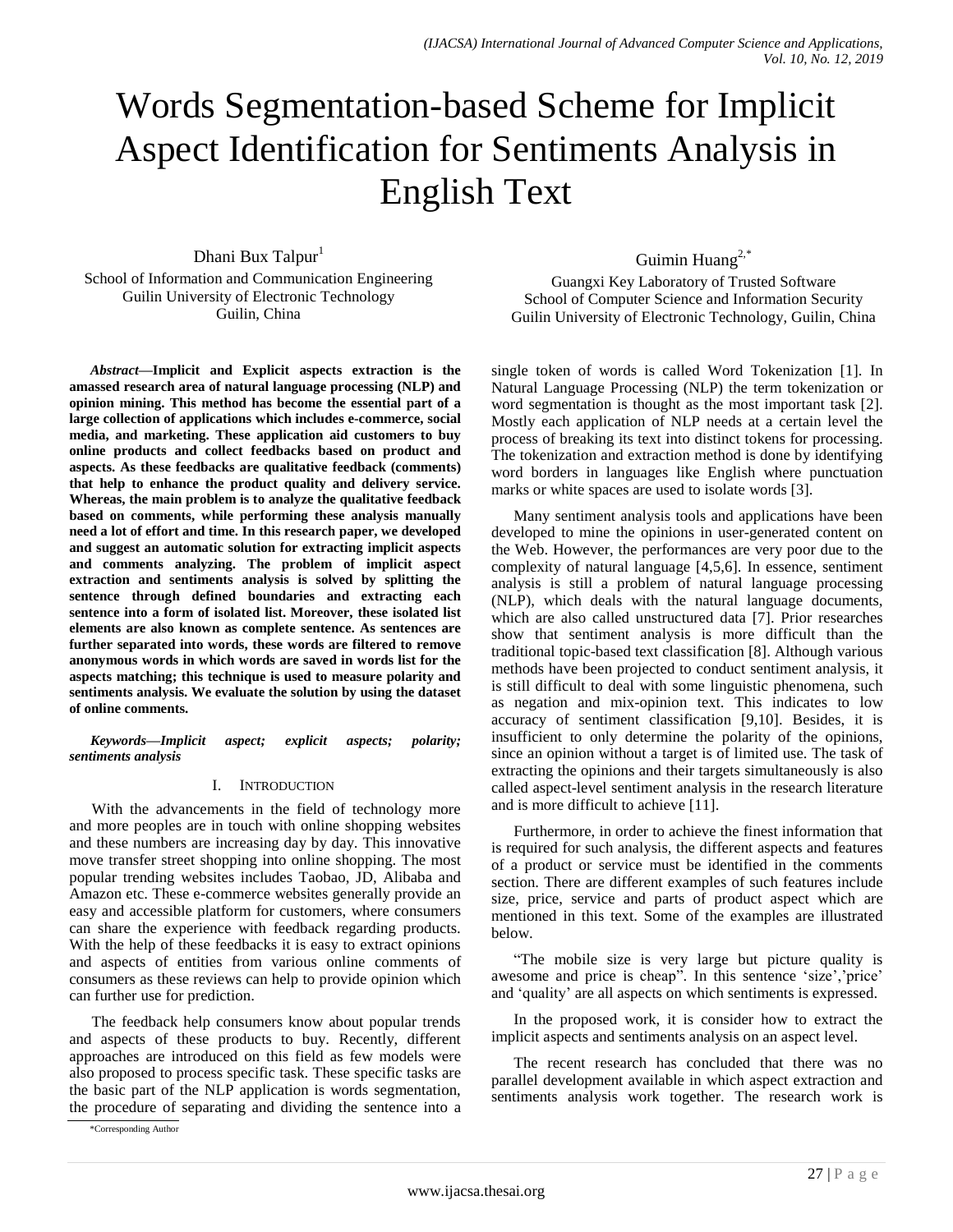divided into different portions. Section 2 describes an overview of related work with detailed methods of implicit sentiment analysis. However in Sect. 3 defines the research methodology and the results. Moreover in section 4 a detail overview of experiments and discussion analysis has been illustrated. Finally, the Section 5 gives brief outline of conclusion and future study.

## II. RELATED WORK

The sections of literature review discuss the literature of relevant fields which are concerned with implicit aspects extraction and sentiments analysis of customer reviews. Based on review analyzing the background and leverage some previous methodology of opinion mining and sentiment analysis to design solution by using distant methodologies. Furthermore sentiment analysis also deals with the computational treatment of sentiment, views and subjectivity in English text [12]. This approach is also known as opinion mining. Earlier developed schemes of natural language processing deals with sentiments analysis includes diverse aspects concerning how information about emotions, attitudes, perspectives and social identities is conveyed in the language.

There are two main approaches used for sentiments analysis which are further separated into lexicon-based and machine learning methodologies. The following approaches are combined to resolve issues related to sentiment analysis and aspects extraction Fig. 1 show different approaches:

The most useful approach in text classification as it is used for sentiment analysis with the help of machine learning. There are two different types of machine learning datasets required to perform classification one is known as training set and other is test set. Machine Learning uses text-classification approach for sentiment analysis. Two datasets are required to perform machine learning. The first one is called as training set and the other is test set. The training set is trained by an automatic classification to learn characteristics of documents while the test set is used to validate the performance of automatic classifier. It is also use to document level or sentence level sentiment analysis to predict whether the reviews are positive, neutral or negative. This segmentation can further be classified into supervised learning and unsupervised learning.

This can also be further classified into supervised learning and unsupervised learning.

*a) Supervised Learning:* Supervised learning is also known as label learning. It has various classifier algorithms to execute sentiment analysis of an opinion. It requires a labeled training data set to determine the invisible instances. Support Vector Machine (SVM), Naïve Bayes (NB), NBtree, J48 and LDA are some of the techniques used for this classification.

*b) Unsupervised Learning:* Unsupervised learning is also known as unlabeled learning. It uses set of inputs for clustering where labels are not known during the training of the data sets. Classification is performed based on opinion words and phrases.



Fig. 1. Different Approaches for Sentiments Analysis.

The lexicon based approach depends on a collection of known and pre-determined domain sentiment terms. It is further classified into dictionary-based and corpus-based semantic methods used to find the polarity and score from large corpora. The dictionary-based approach searches the opinion word and finds its synonyms and antonyms in the seed list to measure the polarity from a dictionary. The corpusbased approach is an independent domain approach which is developed by the author according domain used. So, the sentiment words in the corpus are context specific.

The lexicon-based scheme is use for sentiments or subjectivity lexicons [13, 14, 15] to develop a corpus-based dictionary by remodeling the insights of the co-occurrence and conjunction method. These lexicons contain sentiment words that are also called opinion words listed with their polarity and strength. They tried the dictionary with the *Cornell Movie Review Data* and claim the accuracy of their measure up to 72.5%, which match the accuracy of machine learning classifiers [16]. In sentiment classification lexicon- based approach is applied by author, part of peech tagging, SentiWordNet and WordNet combined with a weighted model provided by Natural Language Processing (NLP)[17]. The dissimilarity in sentiments classification, opinion extraction goals are to produce wealthier information and need in-depth analysis of reviews [18].

The majority of approaches in the literature worked on extraction of the explicit features in sentences system are require to automatically find out and analyze the online opinionated texts (texts with opinions or sentiments), sentiment analysis grow out of its need. Some of the approaches are already mentioned in the reviews. However, implicit features have equally balance as explicit feature in the review. [19] It presents a fine-grained method for the labels of polar sentiment in text and for explicit sentiments on the other hand as well as implicit expressions of sentiment of polar facts.[20] The proposed scheme deals with a double-implicit problem in opinion mining and sentiment analysis. This methodology deals with recognizing features and polarities of opinionated reviews not consisting of opinion words and aspect terms. [21] It also Propose fuzzy-based information in engineering approach that has been developed for sentiment classification of a distinct group of such sentences that include the change or deviation from the desired range or value.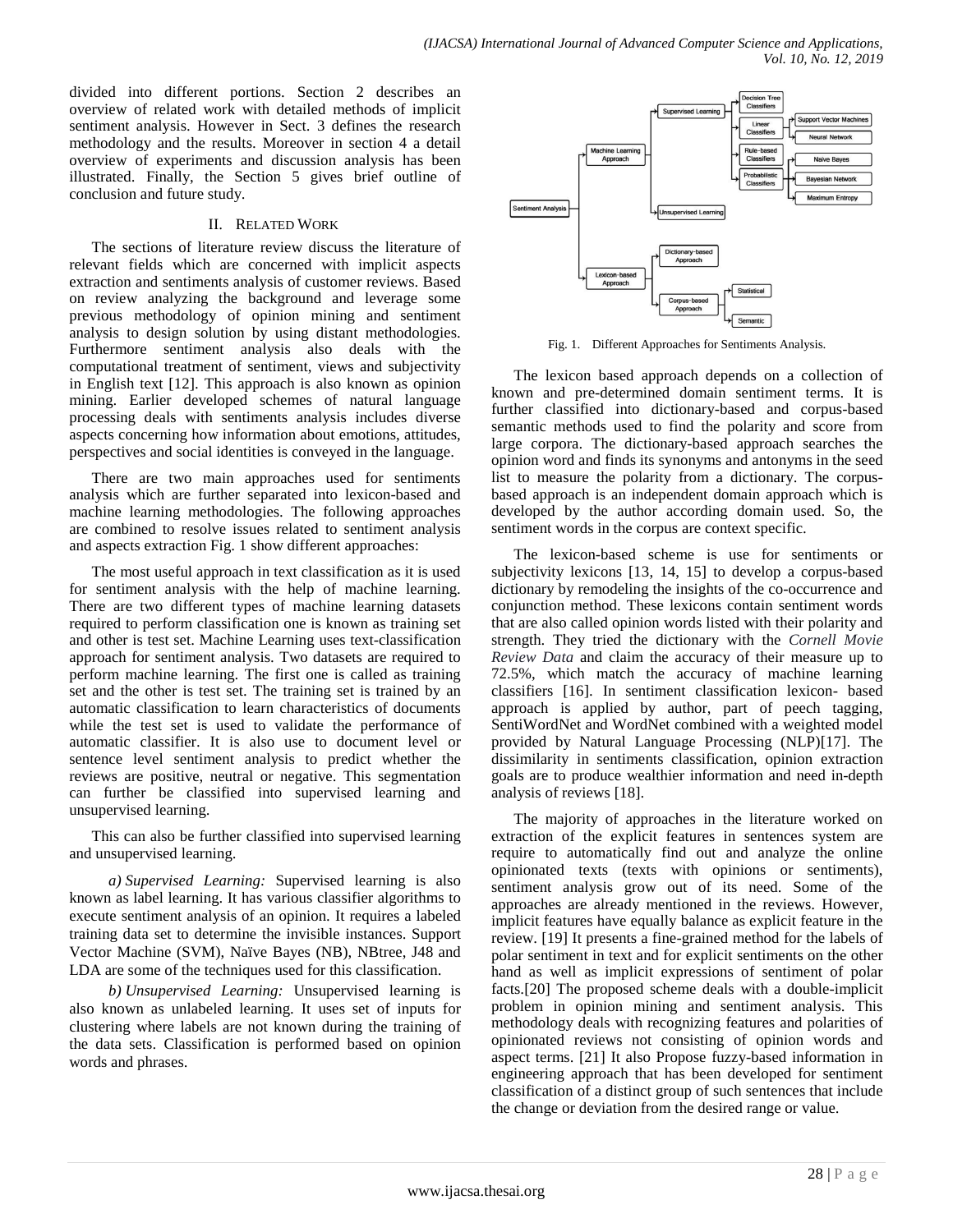In the previous research works, most of the researches is done on implicit aspects extraction and sentiments analysis but a limited work has been done on the segmentation problem. The proposed classification approach uses words segmentation and a rule-based method to extract implicit features. However, aspect-based opinion mining gives attention on the task of extracting opinion about aspects. This research paper develops the implicit aspect extraction with a segmentation scheme and sentiment analysis approach for English text.

## III. RESEARCH METHODOLOGY

#### *A. Framework for Sentiment Analysis*

In the real-world the sentiment analysis based on prior research identified by research gaps and requirements. In order to fulfill these research gaps is an effective approach for sentiment analysis; it is an innovative framework which is proposed in this research. By implementing proposed framework of sentiments analysis on customer reviews can predict the aspect level. It can not only analyze singleopinionated text but also mixed-opinion text. The framework provides an innovative way to detect sentimental words in the text through sentiment lexicon to gain more information from text. In addition to this the framework offers an effective approach to conduct aspect- level or feature-based sentiment analysis. Fig. 2 illustrates the component which includes segmentation, words matching, aspect-level analysis and sentiment classification.

## *B. Dataset*

In this research paper can aid in observing a detail overview of data sets which are based on the proposed method and functionality. The data of dataset is the collection of reviews that are available online on websites includes implicit and explicit features. Whereas this dataset includes an electronics item which includes mobiles, laptops and cameras etc. these customers reviews are randomly collected from different online shopping websites and web portals. There are 4600 collected reviews from different domains like DVD player, mobile and camera in which analysis is made on 2024 reviews from these reviews based on this identification of the polarity of text through lexicon and sentiments analysis which are given in Table I.

## *C. Aspect-Level Analysis*

The methodology proposed is a novel approach that concludes aspect level analysis which helps to explore potential aspects and feature which are clearly mentioned in the sentence. The parallel sentiment expression expressed regarding aspects need the extraction at the same time of the entity. Furthermore, many organization and companies are using aspect-based analysis.

There are some of advantages of aspect-level sentiment analysis which is opinion and its targets which can be captured and provide clear sentiment information of components of a product and services or its attributes. It is similar to evaluate sentiment classification in order to estimate the performance of aspect-level sentiment analysis were each aspect is needed to be examined on behalf of human verdict.



Fig. 2. Framework of System.

TABLE. I. NUMBER OF REVIEWS

| Domain            | Reviews | Words | Source |
|-------------------|---------|-------|--------|
| <b>DVD</b> Player | 850     | 12980 | Amazon |
| Mobile            | 600     | 9682  | Amazon |
| Camera            | 654     | 11893 | Amazon |

## *D. Sentence Segmentation into Words*

In this process sentence segmentation is converted into words in which English word are segmented and created from sentences and word boundaries are identified and marked. The boundaries are denoted by space character before and after of each word. The process begins with identifying word boundaries after that the isolated words are listed in the list which is clearly displayed in Fig. 3. The words are retrieved and analyzed to validate words to identify from lexicon. Token is created to identify the correct spelled word this can be accomplished by removing any unnecessary characters which are part of the original words. The process of filtration involves traversing with other words and to remove any or all special characters such as  $\omega$ ,  $\hat{\mathbf{s}}$ ,  $\hat{\mathbf{w}}$ ,  $\hat{\mathbf{c}}$ ,  $\hat{\mathbf{r}}$ . All these characters part of string and use previously. By using these hard space characters, new paragraph and newline symbols are cropped. The filtration process which is used to eliminate occurrence of English alphabet from documents and articles as it is most useful in some situation.

| ${The}$     |
|-------------|
| {mobile}    |
| $\{size\}$  |
| $\{is\}$    |
| $\{very\}$  |
| $\{large\}$ |
| $\{but\}$   |
| {picture}   |
| {quality}   |
| ${is}$      |
| {awesome}   |
| $\{and\}$   |
| ${price}$   |
| $\{is\}$    |
| {cheap}     |
|             |

Fig. 3. Sentence Tokenization in Words.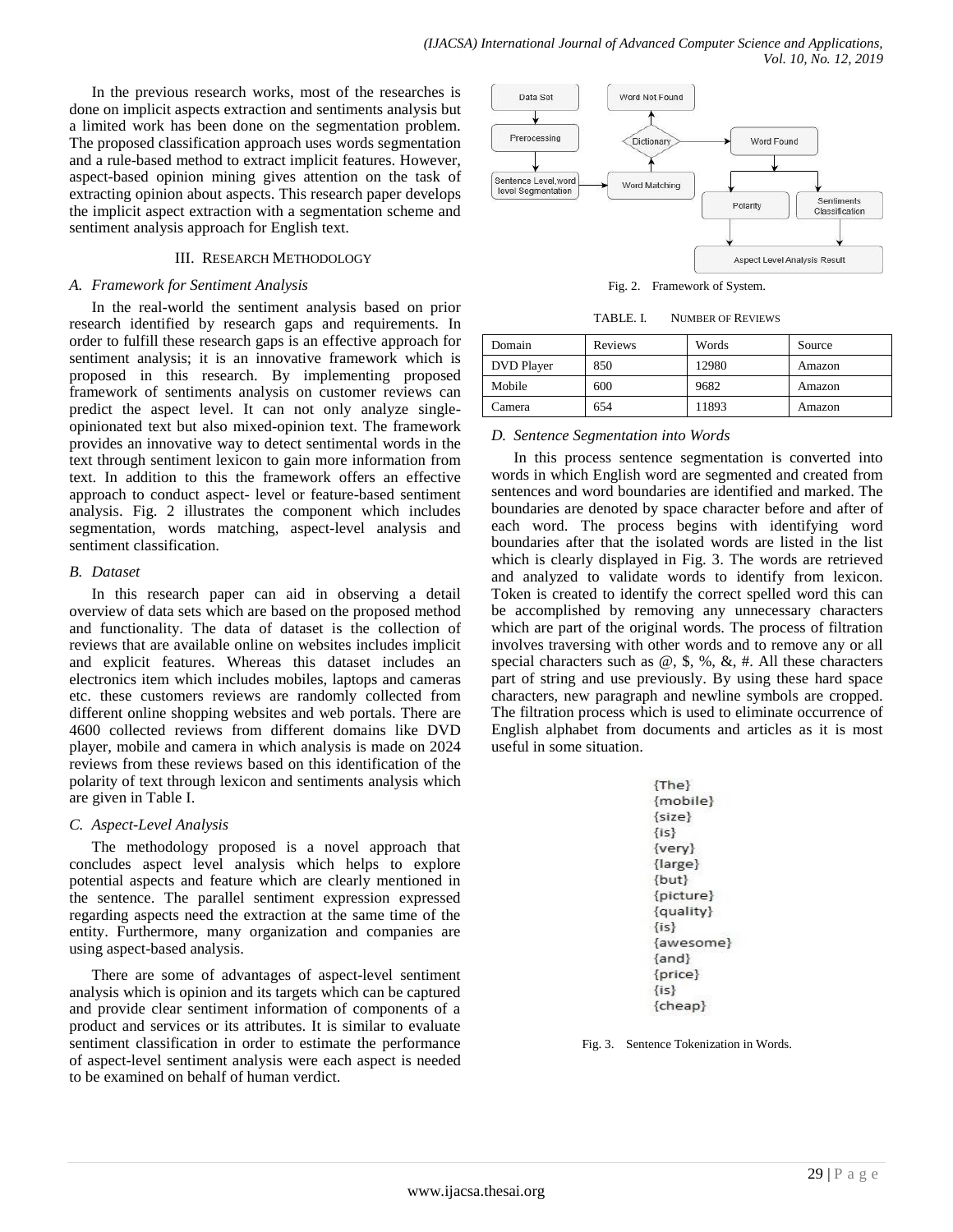## *E. Score Calculation and Word Matching*

After the process of sentence segmentation and words matching the score calculation of English text the tokens are searched and matched with lexicons. In reality English text, contains multiple sentiment elements. Tokens are searched and matched with the help of lexicon after each token from English text has created. English text contains multiple sentiment elements. After the processes of segmentation and removal of stop words the remaining text is matched with lexicon and the values of each word is fetched at later stage. The value of sentiment English text can be calculated based on the corresponding calculation formulas. The text contains sentiments words and final sentiment value of English text which is calculated as follows:

Fig. 4 shows the score calculation algorithm in this algorithm the FinalValue represents the final sentiment value of the text. Sc represents the sentiment value of each aspect. The sentiment value will appear in following three states:

If FinalValue  $> 0$ , this output directs the sentiment of the text is positive.

If FinalValue  $= 0$ , it displays the sentiment of the English text as neutral.

If FinalValue  $< 0$ , it indicates the negativity of the text.

| Input: English Text                                             |
|-----------------------------------------------------------------|
| Sentiment Polarity of Text                                      |
| 1.FinalValue=0;                                                 |
| 2.A text divide into sentence n , sentence divide into words w, |
| 3. for $(i=1;i++j<=n)$                                          |
| 4. { $Sc=0$ ;                                                   |
| $5.$ for(j=1;j++;j<=w)                                          |
| 6. ${Sc=sc+0;}$                                                 |
| 7. Final Value=Final Value+SC:                                  |
| 8. If (FinalValue>0)                                            |
| 9. Sentiment of text is positive;                               |
| 10. else If (FinalValue<0)                                      |
| 11. Sentiment of text is negative;                              |
| $12.$ else                                                      |
| 13. Sentiment of text is neutral                                |
| 14. end if                                                      |
| 15. end if                                                      |
|                                                                 |

Fig. 4. Score Calculation Algoritm.

## IV. EXPERIMENTAL RESULTS AND ANALYSIS

In the section of experiments result and analysis the classification algorithm involves sentiment analysis in sentence tokenization which is performed by input of comments. The processing of tokenization split text into words as it is a critical stage in algorithm. However, the Sentences are tokenized into single words. The text classification method is used to extract implicit aspects with the help of word segmentation approach. The experiment in Table II illustrates the five different classification algorithms which are used to predict accuracy in the text.

TABLE. II. EVALUATION TABLE WITHOUT USING WORDS MATCHING ALGORITHMS CLASSIFICATION METHODS

| <b>Classifier</b>      | <b>Precision</b> | Recall | <b>F-Measure</b> |
|------------------------|------------------|--------|------------------|
| Support Vector Machine | 0.685            | 0.660  | 0.657            |
| Naivebayes             | 0.744            | 0.429  | 0.735            |
| <b>NBTree</b>          | 0.782            | 0.472  | 0.697            |
| J48                    | 0.801            | 0.576  | 0.781            |
| LDA                    | 0.843            | 0.595  | 0.801            |

Fig. 5 and Fig. 6 illustrate the results of proposed experiment model. In Fig. 5, the results are based on random algorithm by using machine learning classifiers like SVM, Naivebayes, Nbtree, J48 and LDA to prediction the performance of text classification. It clearly illustrate that the accuracy rate and F-measure is very high in LDA as compared to others. But the performances of Recall have decrease in all classifiers measure rate. The experiment analysis shows in Table III that not every classification is good in accuracy measure.



Fig. 5. Analysis of different Classifiers.



Fig. 6. Classifier with Framework.

| TABLE. III. | EVALUATION TABLE USING WORDS MATCHING ALGORITHMS |
|-------------|--------------------------------------------------|
|             | WITH CLASSIFIERS                                 |

| <b>Classifier</b>             | <b>Precision</b> | Recall | <b>F-Measure</b> |
|-------------------------------|------------------|--------|------------------|
| <b>Support Vector Machine</b> | 0.915            | 0.891  | 0.919            |
| Naivebayes                    | 0.926            | 0.912  | 0.942            |
| <b>NBTree</b>                 | 0.976            | 0.942  | 0.972            |
| J48                           | 0.969            | 0.931  | 0.964            |
| LDA                           | 0.842            | 0.903  | 0.904            |